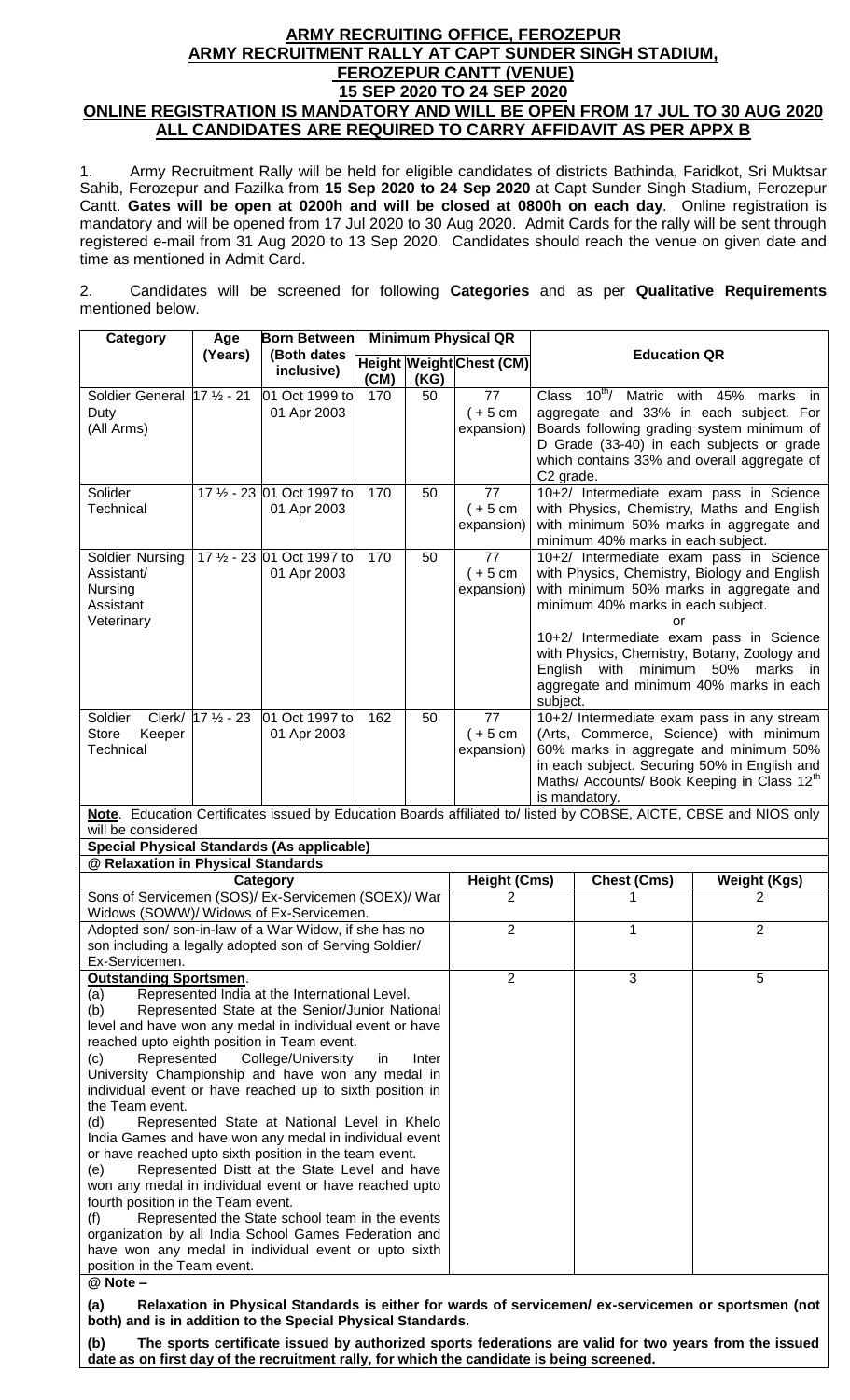### 3. Candidates will be tested as stated below:-

| <b>Physical Fitness Test (At Rally Site)</b>                                                                                  |    |                                             |       |         |                | <b>Remarks</b> |
|-------------------------------------------------------------------------------------------------------------------------------|----|---------------------------------------------|-------|---------|----------------|----------------|
| 1.6 Km Run                                                                                                                    |    | Beam (Pull Ups)                             |       | 9 Feet  | Zig-Zag        |                |
| Marks<br>Group                                                                                                                |    | Pull Ups                                    | Marks | Ditch   | <b>Balance</b> |                |
| Group I - Uptil 5 Min 30 Sec                                                                                                  | 60 | 10                                          | 40    |         |                |                |
| Group II - 5 Min 31 Sec to 5 Min 45 Sec                                                                                       |    | 9                                           | 33    | Need to | Need<br>to     |                |
|                                                                                                                               |    | 8                                           | 27    | Qualify | Qualify        |                |
|                                                                                                                               |    |                                             | 21    |         |                |                |
|                                                                                                                               |    | 6                                           | 16    |         |                |                |
|                                                                                                                               |    | <b>Physical Measurement (At Rally Site)</b> |       |         |                |                |
| Physical measurements will be carried out as per the Physical standards listed at Para 2 above.                               |    |                                             |       |         |                |                |
| <b>Medical Test</b>                                                                                                           |    |                                             |       |         |                |                |
| As per laid down medical standards at the Rally Site.<br>(a)                                                                  |    |                                             |       |         |                |                |
| Unfit candidates will be referred to MH/ CH/ BH/ GH for specialist review. Candidates referred for specialist<br>(b)          |    |                                             |       |         |                |                |
| review should present themselves to the nominated MH/ CH/ BH on 5 <sup>th</sup> day from date of generation of medical review |    |                                             |       |         |                |                |
| barring Sunday / Closed Holiday and report back to ARO for issue of Admit Card for CEE, in case declared FIT.                 |    |                                             |       |         |                |                |
| <b>Written Test through Common Entrance Examination (CEE)</b>                                                                 |    |                                             |       |         |                |                |
| Will be conducted for medically fit candidates at nominated venue. Location, date and time of written test will<br>(a)        |    |                                             |       |         |                |                |
| be intimated at rally site and through Admit Cards.                                                                           |    |                                             |       |         |                |                |
| Admit card for the CEE for the Rally Fit candidates (Except Relaxation Candidates) will be issued at Rally<br>(b)             |    |                                             |       |         |                |                |
| Site itself.                                                                                                                  |    |                                             |       |         |                |                |
| Admit card for the CEE for Relaxation candidates (i.e. Relationship/ Sports/ NCC candidates) will be issued<br>(c)            |    |                                             |       |         |                |                |
| after verification from issuing authority.                                                                                    |    |                                             |       |         |                |                |
| Admit card for the CEE for the Review Fit cases will be issued after getting medically fit by concerned<br>(d)                |    |                                             |       |         |                |                |
| specialist/ specialists at MH/ CH/ BH/ GH. Decision of Army medical authority will be final.                                  |    |                                             |       |         |                |                |

### 4. **Candidates are required to bring following documents/ certificates in original with two attested photocopies with them to the rally site**:-

(a) **Admit Card**. Printed with Laser Printer on good quality paper (Do not shrink the size).

(b) **Photograph**. Twenty copies of unattested passport size colour photographs developed on good quality photographic paper in white background not more than three months old. Computer printouts / photo shopped photographs will **NOT** be accepted. **Sikh candidates should bring 20 copies with turban and 20 copies without turban photographs**.

#### (c) **Education Certificates**.

(i) Education Certificates with marks sheet in original of all educational qualifications achieved by candidate i.e. Matric/ Intermediate/ Graduation etc from recognised School/ College/ Board/ University.

(ii) Provisional/ online education certificate should be certified ink signed by the head of the educational institution of concerned Board/ University.

(iii) Candidates with matric certificate from the Open School should bring School Leaving Certificate countersigned by BEO/ DEO.

(d) **Domicile Certificate**.Domicile/ residence certificate with photograph issued by Tehsildar/ District Magistrate.

(e) **Caste Certificate**. Caste certificate affixed with photograph of the candidate issued by the Tehsildar/ District Magistrate.

Religion Certificate. Religion certificate issued by the Tehsildar/ SDM. (If religion as **"SIKH/ HINDU/ MUSLIM/ CHRISTIAN"** is not mentioned in caste certificate).

(g) **School Character Certificate**. School character certificate issued by the School/ College Principal/ Headmaster where the candidate last studied / is presently studying.

(h) **Character Certificate**. Character certificate with photographs issued by Village Sarpanch/ Municipal Corporation **within last six months**.

(j) **Unmarried Certificate**. Unmarried certificate for candidates less than 21 years of age with photograph issued by Village Sarpanch/ Municipal Corporation **within last six months**.

(k) **No Claim Certificate**.No Claim Certificate with photograph duly signed by self and father/ mother/ guardian and countersigned by Village **Sarpanch/ MC/ District Administration within last six months**. (Candidate will be appearing in rally at own will and risk and no claim for any injury or loss sustained during the rally will be entertained).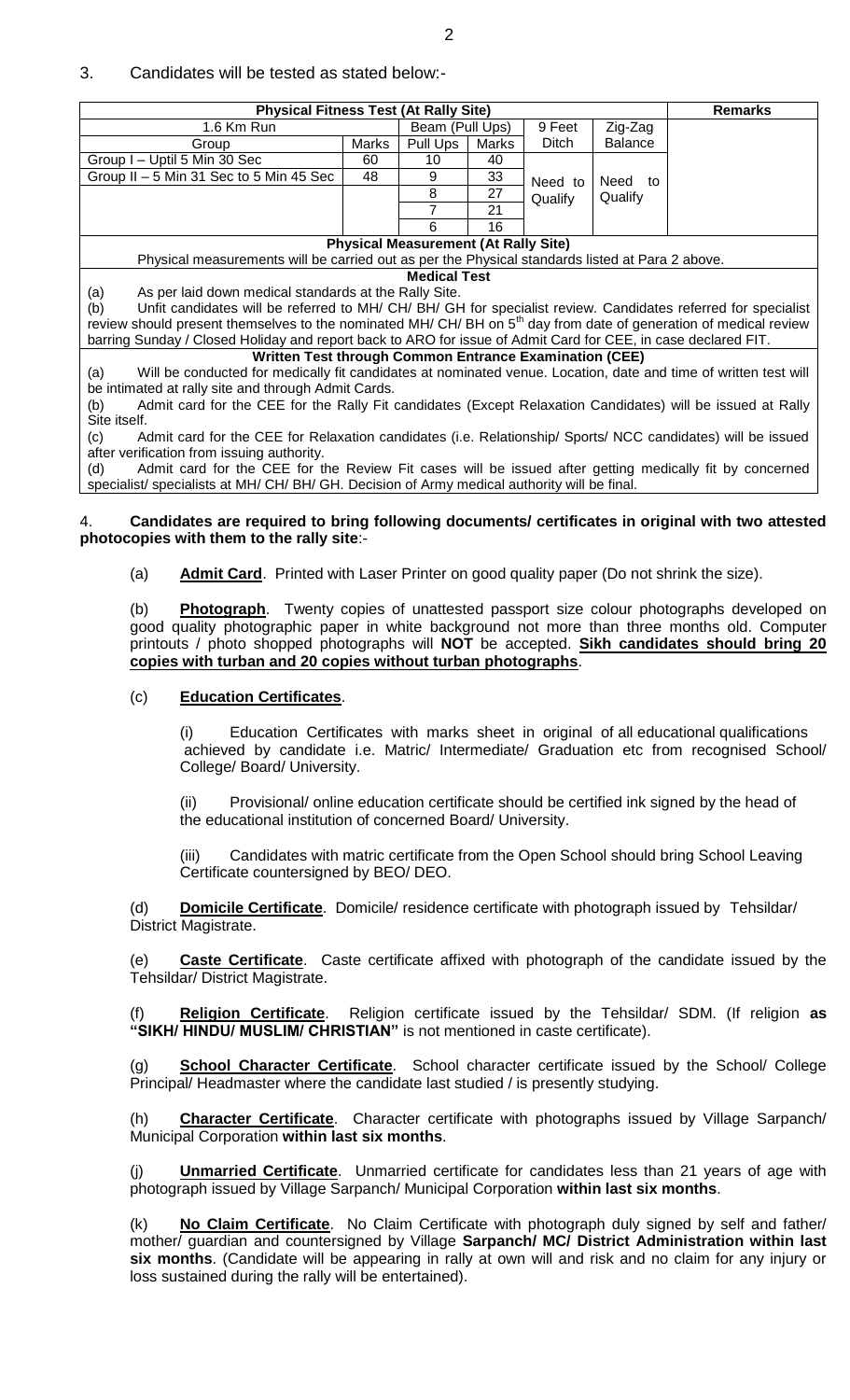(l) **Relationship Certificate**. SOS/ SOEX/ SOW/ SOWW candidates are required to produce the following documents:-

(i) Relationship certificate issued from respective Record Office only duly signed by Record Officer with Personal number, Rank, Name and particular of the Record Officer issuing the Relationship certificate with office seal/ stamp is endorsed. In addition the candidate will also submit an affidavit duly affixed with joint photograph stating the relationship affirmed before a 1<sup>st</sup> Class Judicial Magistrate or notary. Format of affidavit attached as per **Appendix "A**.

(ii) A declaration to the affect as mentioned below in Affidavit on Ten Rupees Non-Judicial Stamp paper prepared by the ESM duly signed by 1<sup>st</sup> Class/ Executive/ Judicial Magistrate is required to be submitted by the candidate at rally site.

(iii) Original Discharge Book of Ex-Serviceman also to be produced. Name and date of birth of the candidate must have been recorded in it.

(m) **NCC Certificate**. NCC A/ B/ C certificate and Republic day parade certificate should have photograph of the candidate duly attested by issuing authority. **Provisional NCC A/ B/ C pass certificates will only be accepted if authenticated by concerned NCC Group Commanders.**

# (n) **Sports Certificate**.

(i) The sports certificate issued by authorized sports federations are valid for two years from the issued date as on first day of the recruitment rally, for which the candidate is being screened. For list of sports under which, relaxation in physical standards is admissible, attention is invited to [www.joinindianarmy.nic.in](http://www.joinindianarmy.nic.in/) website

(ii) Sports certificates should be with registration number and from government recognized sports institutes/ bodies as under:-

| Level                                           | <b>Authorized Sports Federation</b>         |
|-------------------------------------------------|---------------------------------------------|
|                                                 | for Issue of Sports Certificate             |
| Represented India at the International<br>(a)   | Accredited Sports Federation of             |
| Level.                                          | India of respective sport that has          |
|                                                 | fielded the individual/team<br>to           |
|                                                 | represent India.                            |
| (b)<br>Represented State at the Senior/Junior   | National Sports Federation of the           |
| National level and have won any medal in        | respective sports as recognized             |
| individual event or have reached upto eighth    | by the Min of Youth Affairs &               |
| position in Team event.                         | sports.                                     |
| Represented College/University in Inter<br>(c)  | Inter University Sports Board.              |
| University Championship and have won any        |                                             |
| medal in individual event or have reached up to |                                             |
| sixth position in the Team event.               |                                             |
| Represented State at National Level in<br>(d)   | National Sports Federation of the           |
| Khelo India Games and have won any medal in     | respective Sports/Sports Authority          |
| individual event or have reached upto sixth     | of India as recognized by the Min           |
| position in the team event.                     | of Youth Affairs & sports.                  |
| Represented Distt at the State Level and<br>(e) | Respective<br><b>State</b><br><b>Sports</b> |
| have won any medal in individual event or have  | Federation as recognized by state           |
| reached upto fourth position in the Team event. | sports ministry                             |
| (f)<br>Represented the State school team in     | All<br>India<br>School<br>Games             |
| the events organization by all India School     | Federation.                                 |
| Games Federation and have won any medal in      |                                             |
| individual event or upto sixth position in the  |                                             |
| Team event.                                     |                                             |

(o) **Affidavit**. Duly signed by candidate on **Rs 10/- Non-judicial Stamp paper as per specimen attached duly attested by notary will be submitted by all candidate**. Format of affidavit attached as per **Appendix "B"**.

(p) **Single Bank A/C, PAN Card & AADHAR Card**. Single Bank A/C, PAN card & Aadhar card are mandatory documents for final enrolment for purpose of Pay & Allowances and other social benefits scheme.

### 5. **Special Instructions**.

(a) **All candidates are required to carry Affidavit as per Appx B. Candidates not having the required Affidavit will not be allowed to appear in the Recruitment Rally.**

(b) No mobiles will be permitted beyond the entry gate.

### **Important Instructions**

6. **Administration**. Candidates are advised to bring sufficient eatables and drinking water with them since recruitment is a time consuming process.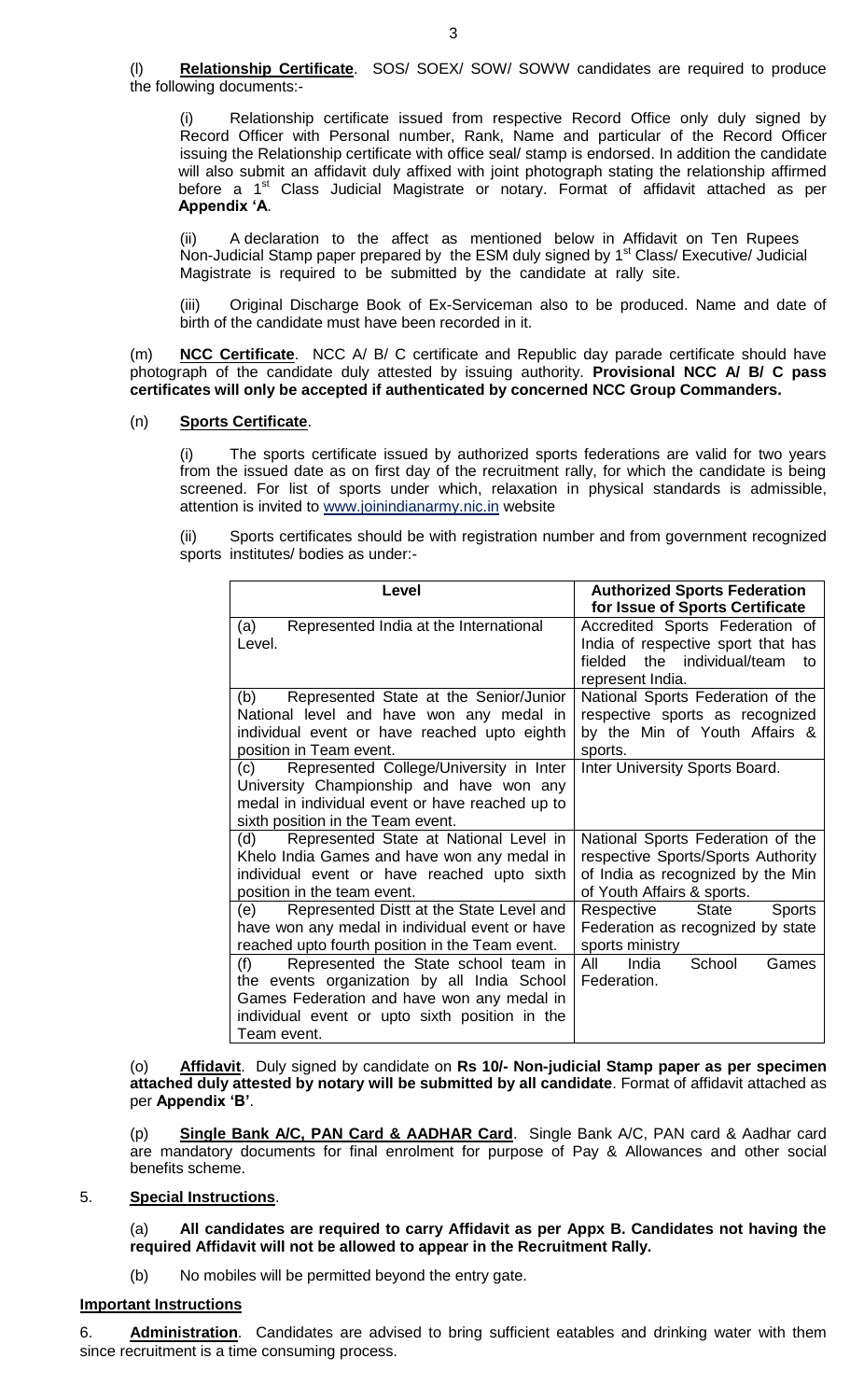### 7. **Candidates will be permitted entry into the rally site only on production of Admit Card in duplicate generated online through the official website [www.joinindianarmy.nic.in.](http://www.joinindianarmy.nic.in/) Anyone found with fake admit card will be handed over to Civil Police.**

8. Recruitment into the Army is a free service. Candidates are advised not to pay bribe to anyone for recruitment as it is based purely on merit. Selection process during recruitment at all stages is computerised and transparent. Therefore, candidates are advised to be beware of touts as they cannot help them at any stage.

9. Candidates are advised to check their age & education criteria before participating in the rally. Candidates found under age/ overage and not meeting education criteria will be disqualified.

10. Giving/ taking bribe, production of bogus/ fake certificates and indulging in unfair means is a criminal offence and liable for punishment under law.

11. Certificates with overwriting, tampering of seals or erasing/ alteration of any type will not be accepted.

12. All documents submitted by the candidates are verified by Government agencies before enrolment into the Army. Strong legal action will be taken against individuals submitting fake documents. Even after recruitment, the service will be terminated if candidates are found to have produced fake documents or gave wrong information at the time of recruitment, despite the number of years of service individual may have rendered.

13. No compensation for Death/ injury/ loss etc during the rally and no travelling allowance/ dearness allowance for journey is admissible. Candidates will participate in the rally at their own risk and the participation is totally and entirely voluntary. The signing of Indemnity Bond is a mandatory requirement.

14. **Use of Performance Enhancing Drugs**. Use of any kind of performance enhancing drugs is strictly banned. Candidates having been found to have used the same will be debarred from further screening.

### 15 **Tatto. Permanent body tattoos are only permitted on inner face of forearms i.e From inside of elbow to the wrist and on the reverse side of palm/ back (dorsal) side of hand. Permanent body tattoos on any other part of the body are not acceptable and candidates will be barred from further selection.**

16. If 180 days or more lapse between screening medical at the rally and despatch, medical will be done again and unfit candidates in this review will not be recruited.

17. Selection is provisional till Rahdari certificate is issued and candidates are despatched for training.

## 18. **Mobile phones are not permitted** in the rally site and at the time of the CEE.

19. Candidates are advised in their own interest to undergo medical exam before coming for selection especially with respect to flat foot, poor vision, deformities and physical measurements. All are advised to ensure that their ears are free of wax by getting it cleaned by a doctor prior to the rally.

20. Candidates may have to present themselves at rally site for three to four days. Candidates should make arrangements for stay under their own arrangements.

21. Negative marking would be applicable in CEE.

22. Result of written examination will be declared on the official website www.joinindianarmy.nic.in. No separate letter will be sent to the candidate. It is responsibility of candidate to check his result and report to ARO for documentation.

### 23. For more details, contact on:-

(a) Telephone Number - 01632-249199

**Disclaimer**. The terms and conditions, given in the notification and on the website are subject to change and should, therefore, be treated as guidelines only. In case of any ambiguity, the existing policies, rules and regulations of Indian Army/ Government of India will be final. Details are also available on website [www.joinindianarmy.nic.in](http://www.joinindianarmy.nic.in/)

Place : Ferozepur Cantt (Sanjiv Sirohi) and Sanjiv Sirohi) and Sanjiv Sirohi)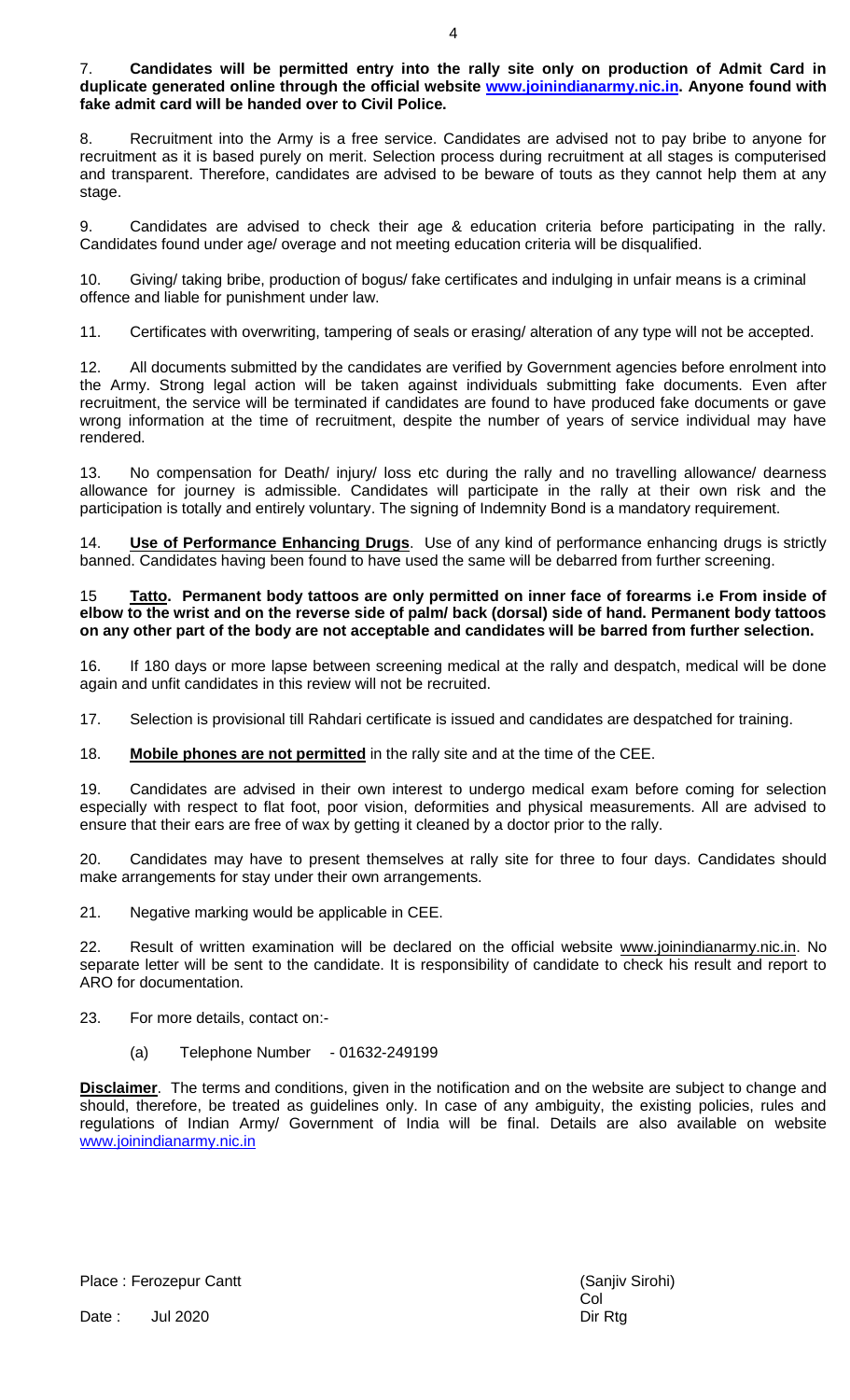## **FORMAT OF AFFIDAVIT**

# **NON JUDICIAL STAMP PAPER FOR RUPEES TEN ONLY**

Joint Photograph of Candidate with Father / Mother / Brother Self attested by Father / Mother / Brother (as the case may be)

1. I, No \_\_\_\_\_\_\_\_\_\_\_ Rank \_\_\_\_\_\_\_\_ Name \_\_\_\_\_\_\_\_\_\_\_\_\_\_\_\_\_\_\_\_\_\_ of \_\_\_\_\_\_\_\_\_ (Unit) hereby declare that \_\_\_\_\_\_\_\_\_\_\_\_\_\_\_\_\_\_\_ (Candidate Name) s/o \_\_\_\_\_\_\_\_\_\_\_\_\_\_\_\_\_\_\_ (Father's Name) and \_\_\_\_\_\_\_\_\_\_\_\_\_\_\_\_\_\_\_\_\_\_\_ (Mother's Name) whose photograph is affixed above is my son / real brother.

2. Date of Birth of \_\_\_\_\_\_\_\_\_\_\_\_\_\_\_\_\_\_\_\_\_\_\_\_\_\_\_\_\_\_\_\_\_\_(Candidate's Name) is \_\_\_\_\_\_\_\_\_\_\_\_\_\_\_ as per the Birth Certificate No \_\_\_\_\_\_\_\_\_\_\_\_\_\_\_\_\_\_\_\_ issued by \_\_\_\_\_\_\_\_\_\_\_\_\_\_\_\_\_\_\_\_\_\_\_\_ (Issuing Authority) and as recorded in the Matriculation Certificate No \_\_\_\_\_\_\_\_\_\_ issued by \_\_\_\_\_\_\_\_\_\_\_\_\_ Education Board.

3. I undertake that I am liable to be punished under Army Act if the declaration made by me at paragraph 1 and 2 above are found to be incorrect / false at any stage besides candidature \ of my son / brother will be cancelled by the Military Authority.

Date : \_\_\_\_\_\_\_\_\_\_\_\_\_\_\_\_\_\_\_\_\_\_\_\_\_\_\_\_\_\_\_\_\_\_\_\_\_

(Signature of Serving Soldier / Ex-Servicemen) (Army No, Rank, Name and Unit)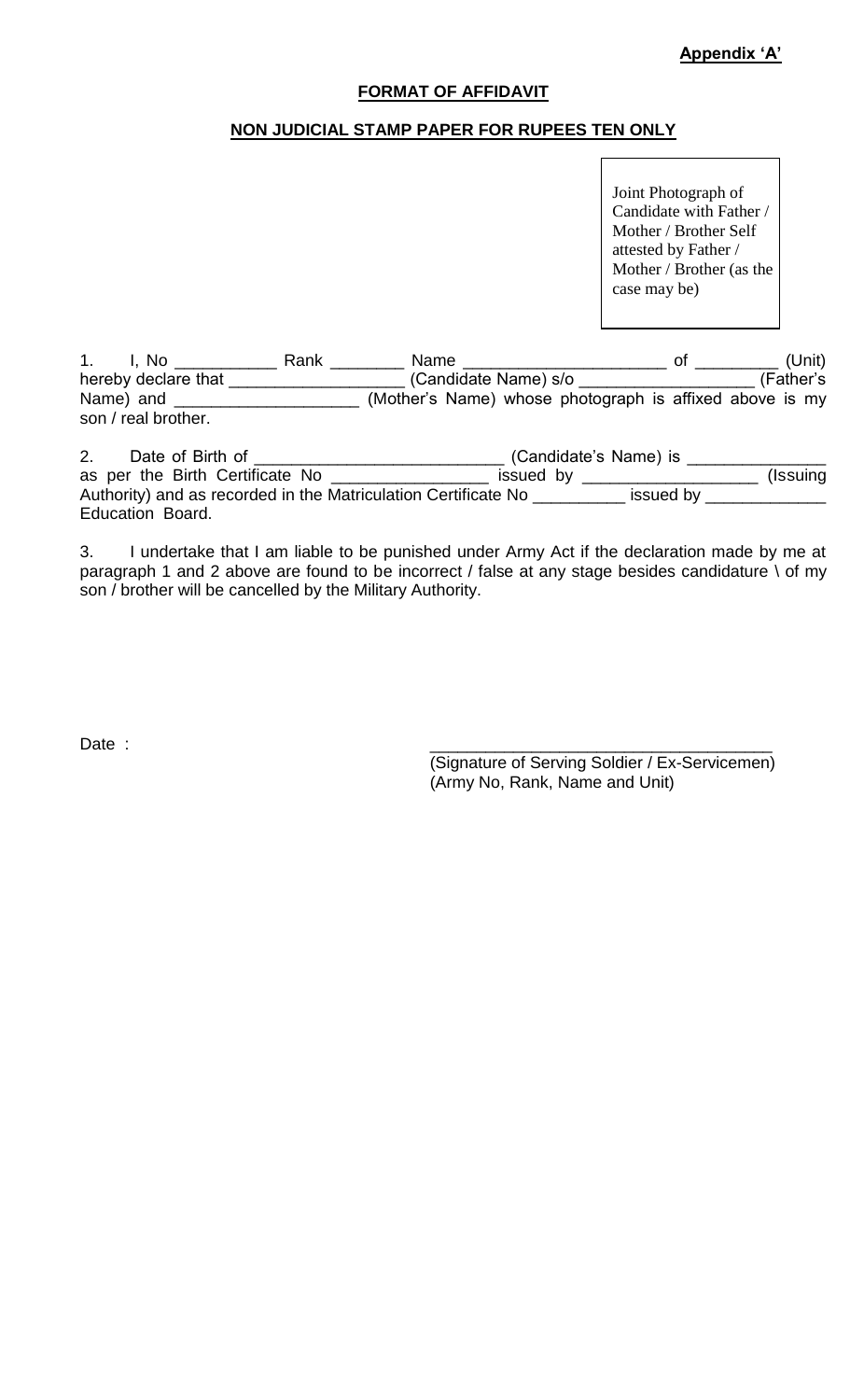photo of candidate 3.5 x 4.5 cm

## **AFFIDAVIT (FOR RUPEES TEN ONLY)**

1. I, Name \_\_\_\_\_\_\_\_\_\_\_\_\_\_\_\_\_\_\_\_\_\_\_\_\_\_\_\_ Son of \_ while applying for enrolment in Army solemnly affirm & state the following in my respect :- Passport size

(a) I belong to the following Caste / Religion :-

Caste \_\_\_\_\_\_\_\_\_ Sub Caste \_\_\_\_\_\_\_\_\_\_\_ Religion \_\_\_\_\_\_\_\_\_

(b) My Residential Addresses are as under :-

# **Permanent Address (Address as per Native/ Permanent Resident Certificate)** :-

| Father's Name |              | House No        |  |  |
|---------------|--------------|-----------------|--|--|
| Vill/Mohalla  |              | Tehsil          |  |  |
| <b>Dist</b>   | <b>State</b> | <b>PIN Code</b> |  |  |

# (ii) **Postal Address**

| Father's Name | House No |
|---------------|----------|
| Vill/Mohalla  | Tehsil   |

Dist \_\_\_\_\_\_\_\_\_\_\_\_\_\_\_\_\_ State \_\_\_\_\_\_\_\_\_\_\_\_ PIN Code \_\_\_\_\_\_\_

(iii) I fully understand that if enrolled, a detailed verification of my character and antecedents will be carried out by police and civil administration from my permanent address submitted above and also places where I have resided in the last five years.

(iv) My places of residence in the last five years are as stated under :-

|                | S/No   From | To | Residential address in full i.e.,<br>House Number, Lane/Street/Road,<br>Village/ Town/Mohalla, Thana, Post<br><b>Office, Tehsil and District</b> |
|----------------|-------------|----|--------------------------------------------------------------------------------------------------------------------------------------------------|
| (a             |             |    |                                                                                                                                                  |
| (b             |             |    |                                                                                                                                                  |
| $^{\prime}$ C. |             |    |                                                                                                                                                  |

(c) I am married / unmarried.

(d) I hereby certify that I am not involved in any civil/criminal case.

**OR**

I was involved in following cases but was acquitted.

 $(i)$   $\qquad \qquad$ (ii) \_\_\_\_\_\_\_\_\_\_\_\_\_\_\_\_\_

## **OR**

Following court cases / FIR are pending against me :-

- $(i)$   $\qquad \qquad$
- (ii) \_\_\_\_\_\_\_\_\_\_\_\_\_\_\_\_\_

(e) **Consent Certificate**. I am below 18 years and my parents give their consent, for attending the Army Recruitment Rally. (if applicable)